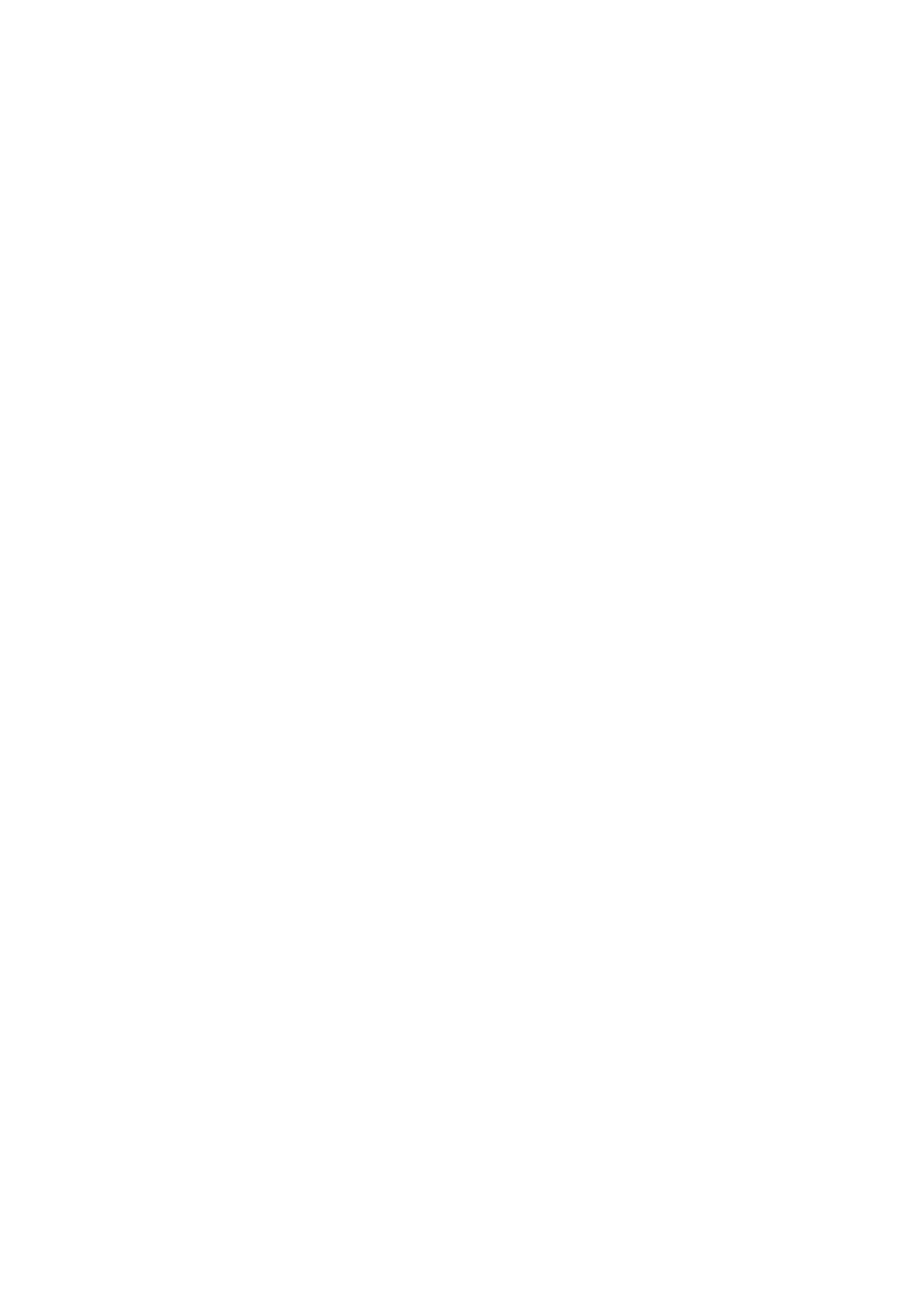*I certify that this public bill, which originated in the Legislative Assembly, has finally passed the Legislative Council and the Legislative Assembly of New South Wales.*

> *Clerk of the Legislative Assembly. Legislative Assembly, Sydney, , 2013*



New South Wales

## **Local Court Amendment (Company Title Home Unit Disputes) Bill 2013**

Act No , 2013

An Act to amend the *Local Court Act 2007* to confer jurisdiction on the Local Court to hear and determine company title home unit disputes.

*I have examined this bill and find it to correspond in all respects with the bill as finally passed by both Houses.*

*Assistant Speaker of the Legislative Assembly.*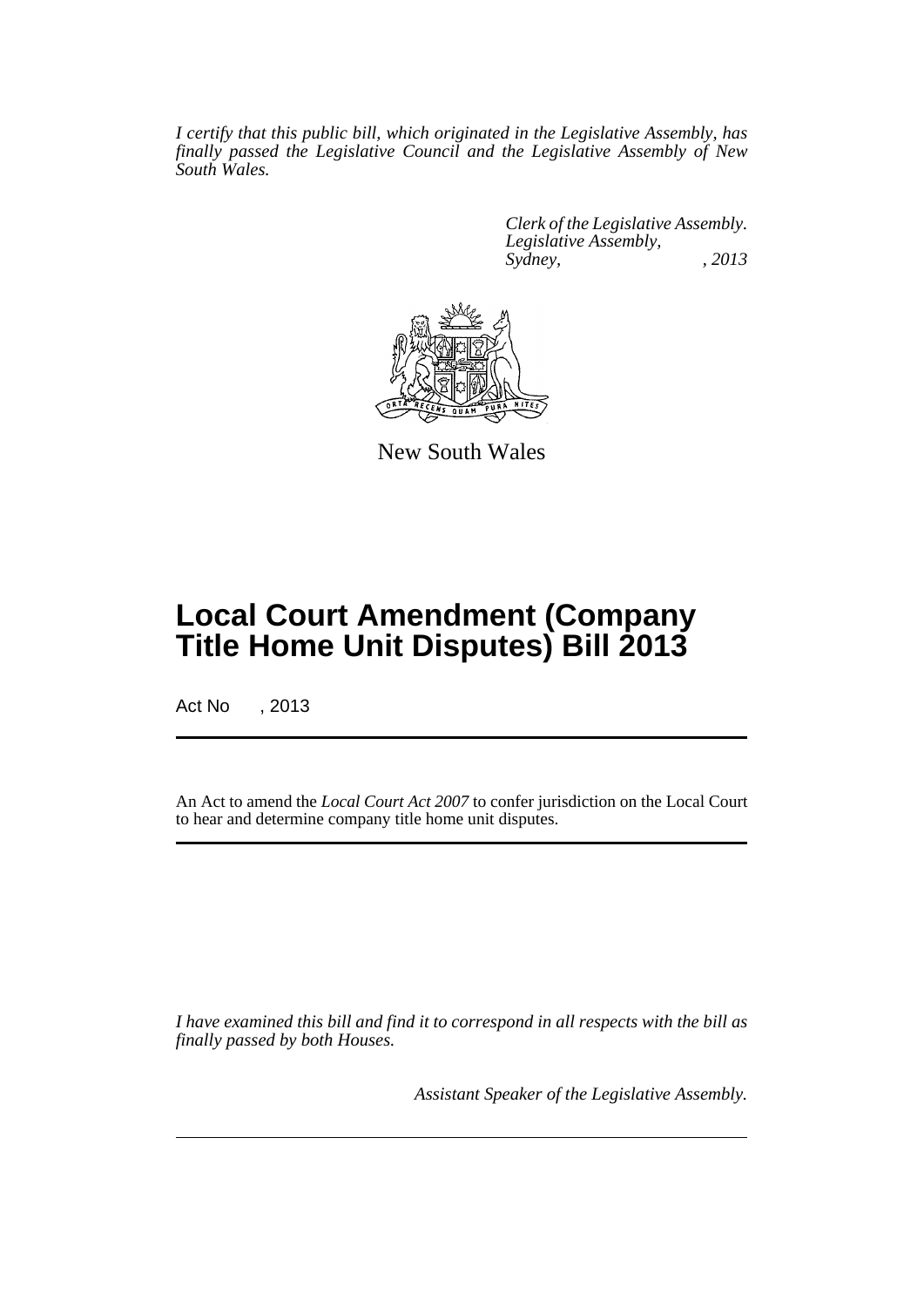#### <span id="page-3-0"></span>**The Legislature of New South Wales enacts:**

#### **1 Name of Act**

This Act is the *Local Court Amendment (Company Title Home Unit Disputes) Act 2013*.

#### <span id="page-3-1"></span>**2 Commencement**

This Act commences on a day to be appointed by proclamation.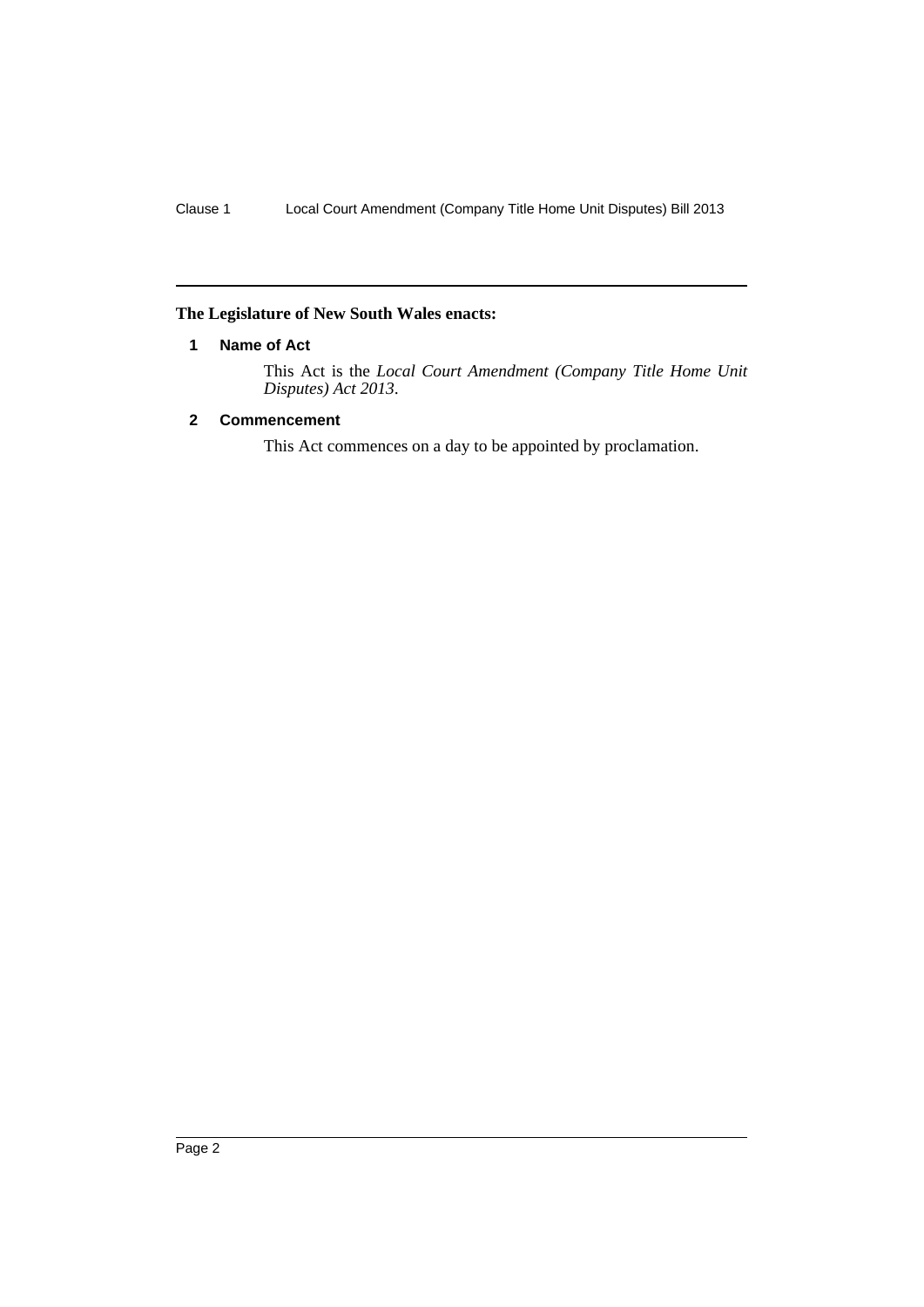Amendment of Local Court Act 2007 No 93 Schedule 1

### <span id="page-4-0"></span>**Schedule 1 Amendment of Local Court Act 2007 No 93**

#### **[1] Section 30 Conferral of jurisdiction**

Insert after section 30 (1) (b):

(b1) proceedings involving company title home unit disputes under section 34A, and

#### **[2] Section 30 (2) (c)**

Insert at the end of section 30 (2) (b):

, and

(c) proceedings involving company title home unit disputes under section 34A.

#### **[3] Section 34A**

Insert after section 34:

#### **34A Jurisdiction in company title home unit disputes**

- (1) The Court has jurisdiction to hear and determine proceedings involving company title home unit disputes.
- (2) A *company title home unit dispute* is a dispute between interested parties about any of the following matters:
	- (a) the health, safety and security of persons occupying or visiting the land owned by a company title corporation or residential premises located on that land (including, for example, safety of children on the premises and waste disposal),
	- (b) the common property on the land owned by a company title corporation (including, for example, parking and vehicle access, repair and maintenance, design and appearance),
	- (c) the use of residential premises located on the land owned by a company title corporation occupied by a shareholder of the corporation (including, for example, external appearance of premises or the keeping of pets),
	- (d) the behaviour of persons occupying or visiting the land owned by a company title corporation or residential premises located on the land (including, for example, noise),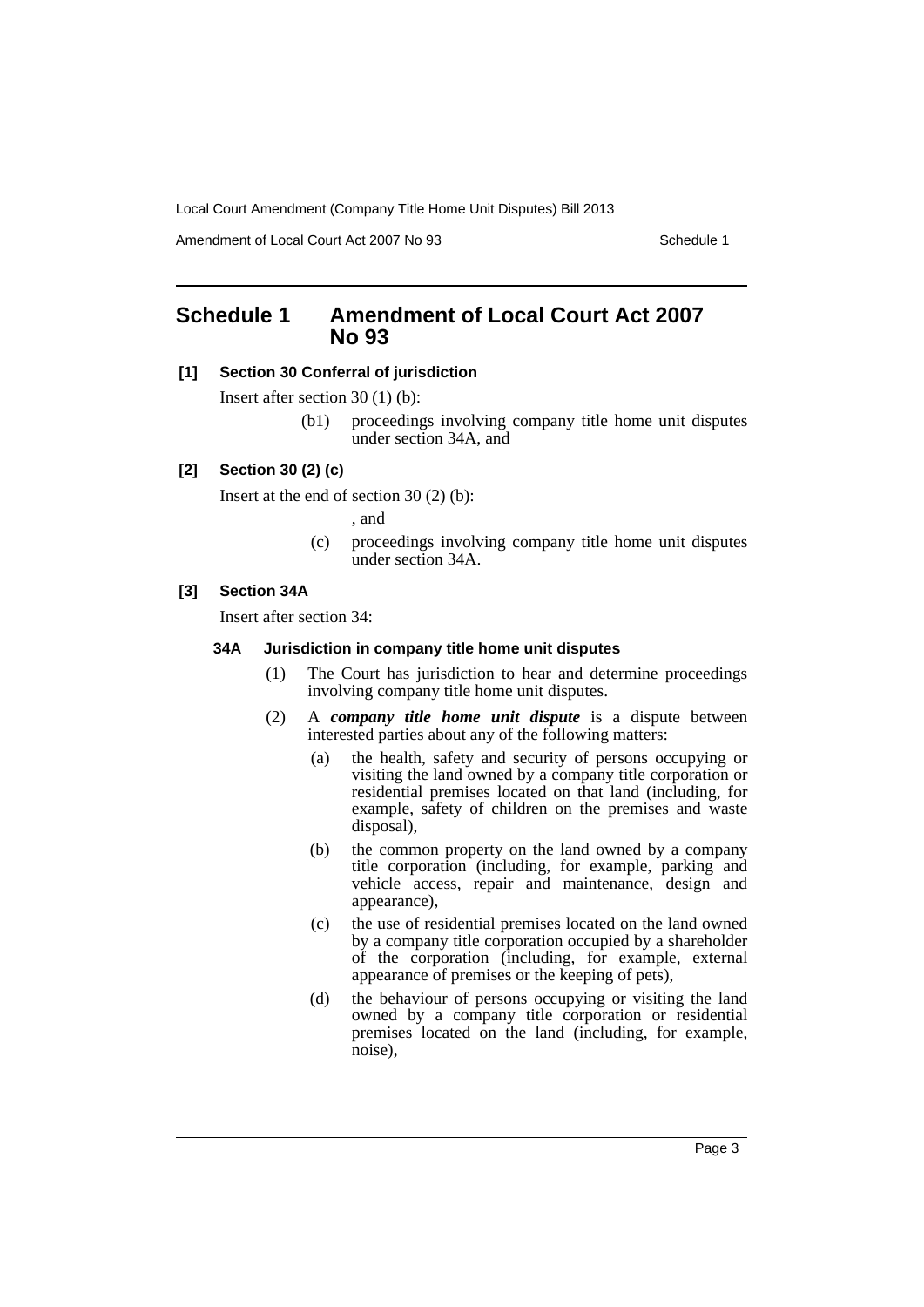Schedule 1 Amendment of Local Court Act 2007 No 93

- (e) the refusal by a company title corporation to allow a shareholder of the corporation to grant a lease or licence to use or occupy premises located on the land owned by the corporation,
- (f) administrative matters relating to the running of a company title corporation (including, for example, levies).
- (3) However, a *company title home unit dispute* does not include the following:
	- (a) a dispute arising under a residential tenancy agreement to which the *Residential Tenancies Act 2010* applies,
	- (b) a dispute arising under a lease to which the *Landlord and Tenant (Amendment) Act 1948* applies,
	- (c) a dispute about the sale, transfer or other disposition of shares in a company title corporation or the forfeiture of such shares,
	- (d) a dispute about any matter that is a superior court matter within the meaning of the *Corporations Act 2001* of the Commonwealth.

**Note.** Section 1337E of the *Corporations Act 2001* of the Commonwealth confers jurisdiction on the Local Court in relation to civil matters (other than superior court matters) under that Act. Examples of superior court matters in relation to company title home unit disputes include the winding up of a company title corporation or the oppressive conduct of a company title corporation's affairs.

- (4) A *company title corporation* is a company registered under the *Corporations Act 2001* of the Commonwealth that is the owner of land if ownership of a share or shares in that company entitles the owner of the share or shares to the exclusive use and occupation of residential premises on that land, but does not include an owners corporation within the meaning of the *Strata Schemes Management Act 1996* or an association within the meaning of the *Community Land Management Act 1989*.
- (5) In determining proceedings involving a company title home unit dispute, the Court may make any of the following orders:
	- (a) an order requiring a person to do, or refrain from doing, any act,
	- (b) an order for the payment of damages or other money,
	- (c) an order:
		- (i) declaring the rights and obligations arising under a constitution of a company title corporation or any other contract or agreement, or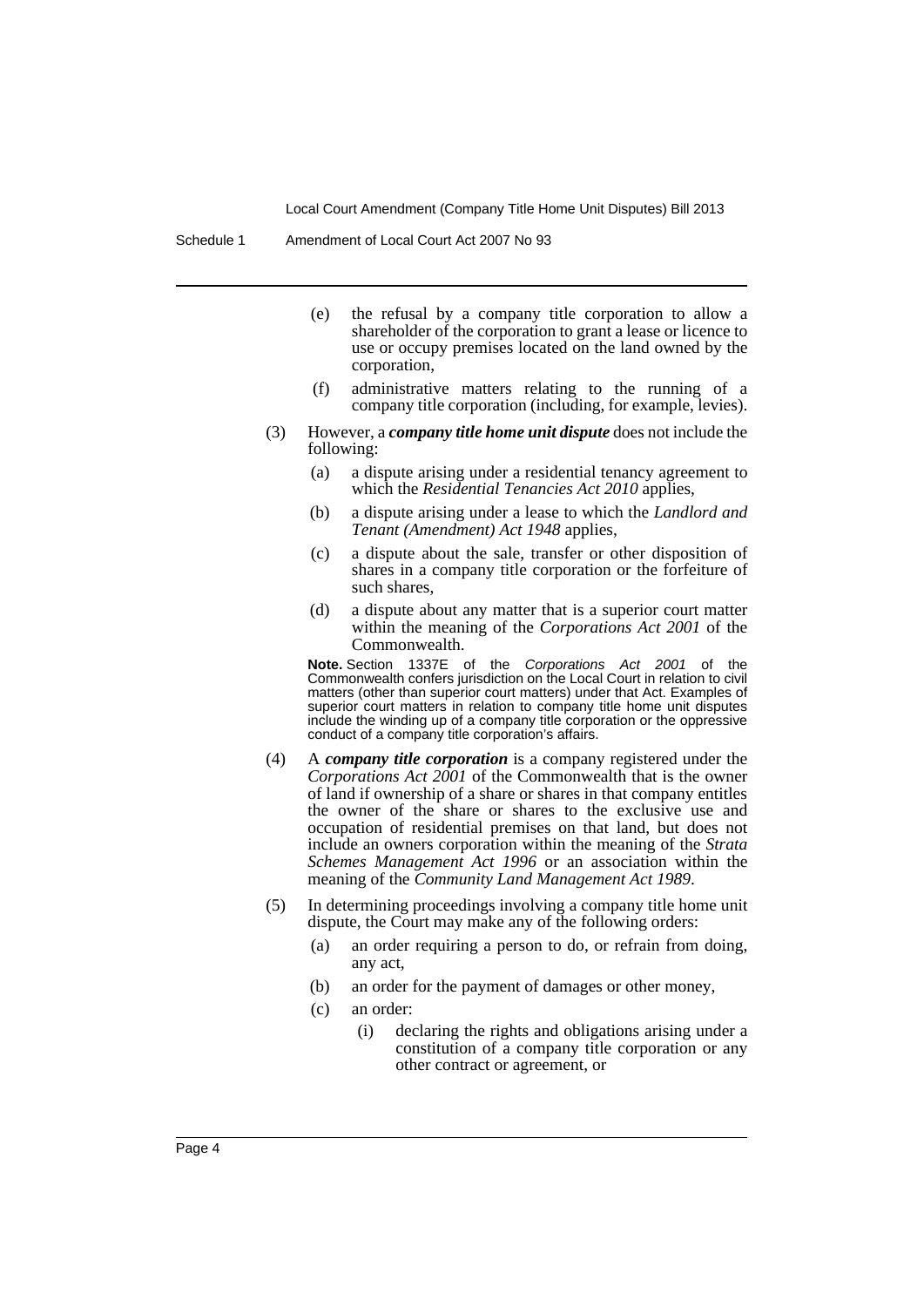Amendment of Local Court Act 2007 No 93 Schedule 1

- (ii) declaring the meaning of any term of a constitution of a company title corporation, or of any other contract or agreement, or
- (iii) declaring that any such term is or is not void, invalid or otherwise unenforceable.
- (6) However, the Court does not have jurisdiction to make an order on a money or other claim in the proceedings that would exceed the jurisdictional limit of the Court under this Part when sitting in the Division concerned.
- (7) A term of a constitution of a company title corporation, or of any other contract or agreement, that purports to exclude, limit or modify the jurisdiction of the Court in relation to company title home unit disputes is void to the extent that it would otherwise have effect.
- (8) The provisions of this section are declared to be Corporations legislation displacement provisions for the purposes of section 5G of the *Corporations Act 2001* of the Commonwealth in relation to the provisions of that Act generally.

**Note.** Section 5G of the *Corporations Act 2001* of the Commonwealth provides that if a State law declares a provision of a State law to be a Corporations legislation displacement provision, any provision of the Corporations legislation with which the State provision would otherwise be inconsistent does not apply to the extent necessary to avoid the inconsistency.

- (9) In this section, *interested party* means any of the following:
	- (a) a company title corporation,
	- (b) a shareholder or former shareholder of a company title corporation,
	- (c) a resident or former resident of premises on land owned by a company title corporation.

#### **[4] Section 35 Procedure generally in Small Claims Division**

Insert after section 35 (1):

(1A) However, the jurisdiction of the Court in proceedings involving company title home unit disputes under section 34A may only be exercised by a Magistrate.

#### **[5] Schedule 4 Savings, transitional and other provisions**

Insert at the end of clause 1 (1):

any other Act that amends this Act